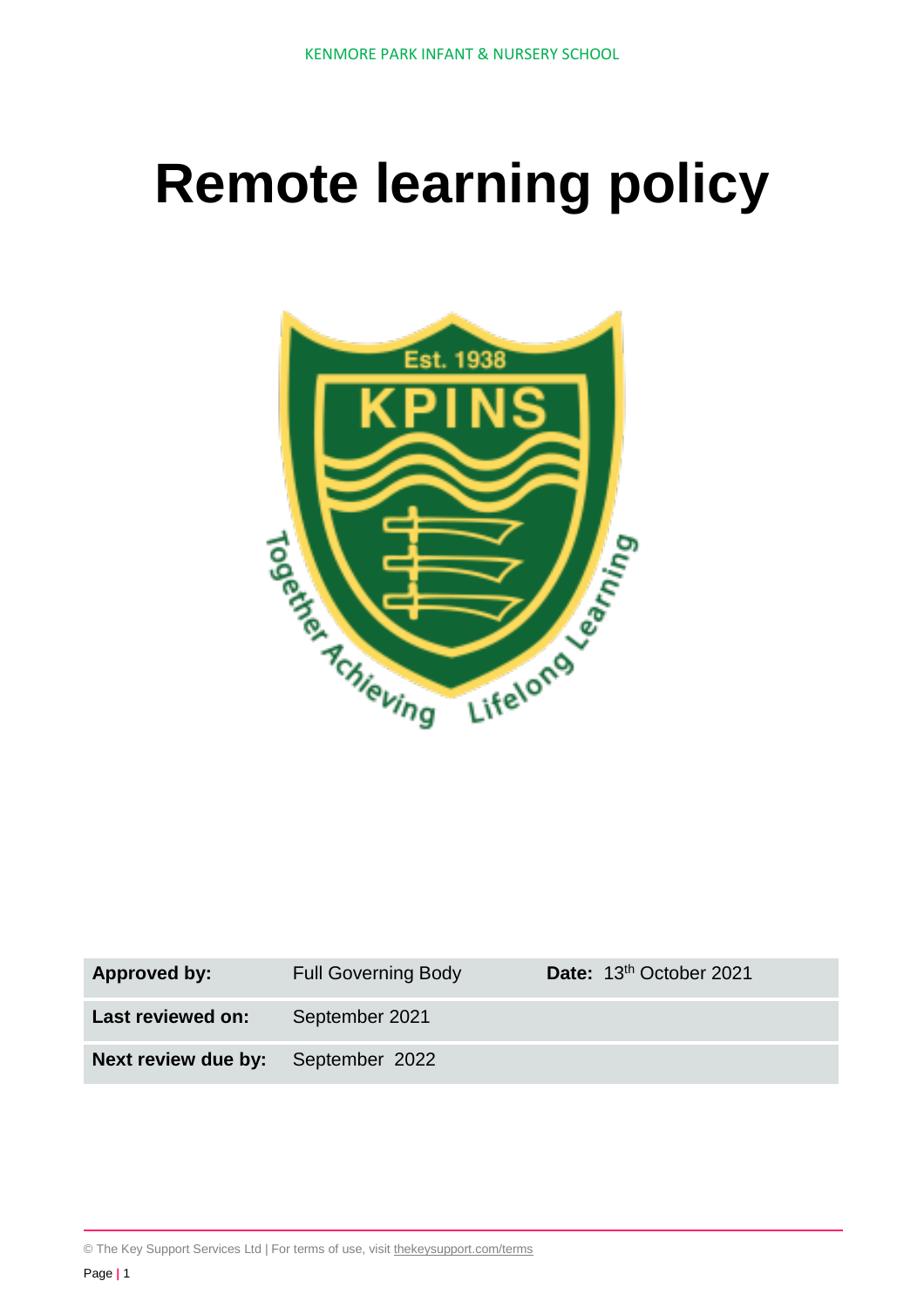## **Contents**

## <span id="page-1-0"></span>**1. Aims**

This remote learning policy for staff aims to:

Ensure consistency in the approach to remote learning for pupils who aren't in school Set out expectations for all members of the school community with regards to remote learning Provide appropriate guidelines for data protection

## <span id="page-1-1"></span>**2. Roles and responsibilities**

At Kenmore Park Infant & Nursery school all teaching and teaching support staff are required to contribute to our remote learning. Remote learning will be an established practice at the school from October 2020 initially implemented to support weekly homework tasks during unprecedented times to avoid the handling of materials between home and school that could potentially carry and transmit germs/virus. The intention is to ensure that parents and pupils become familiar and accustomed to this way of supporting their child's learning in partnership with the school so that they can easily adapt to increase remote learning in the event of any future partial/ full lockdown. It will also be activated if a child presents with COVID associated symptoms and is required to be absent from school – self isolating or seeking a test to confirm they have the Coronavirus.

The year group leaders and inclusion lead will oversee and monitor to ensure adequate remote learning is provided and differentiated to support all groups of learners including those with special educational needs.

### **2.1 Teachers**

When providing remote learning during a partial/ full lockdown, teachers must be available between 9 a.m. – 4.00 p.m. Monday to Friday term time only. During a pupil's absence due to the necessity to self-isolate teachers will respond to queries when available to do so during the working day and not during their direct teaching time.

If they're unable to work for any reason during this time, for example due to sickness or caring for a dependent, they should report this using the normal absence procedure. At such times the school would look to cover their responsibilities by requesting the support of the class based teaching assistants and also the year group support teacher.

When providing remote learning, teachers are responsible for:

Setting work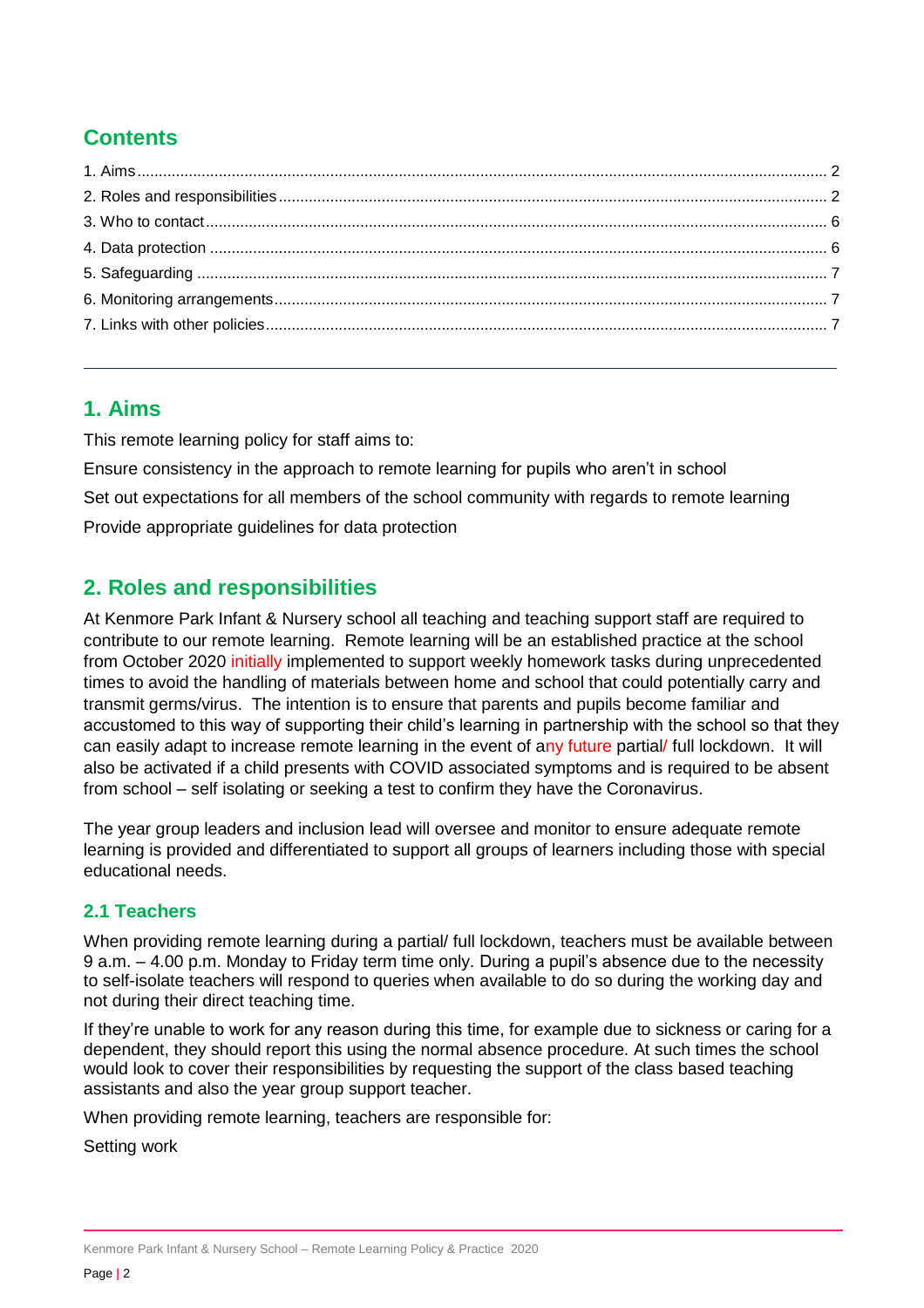- For all pupils in their class
- Lesson content should be planned and the learning content should reflect the learning opportunities offered in full time school.
- Work should be set, daily, preferably, but at least in line with the number of hours they are expected to teach when in class.
- Work should be uploaded onto accessible systems for pupils Class Dojo, MyUSO and Weduc.
- Year teams to ensure consistency across all classes within the phase, this will be the responsibility of the year group leads.
- Ensuring activities cover the breadth of the Primary Curriculum.
- This includes activities to support pupils' mental and physical well-being.
- Provide web links to videos and resources to support the learning tasks.
- Allocating books for the children to read via Bug Club within the child's reading band and ability
- Setting spelling using J2 Blast
- Providing logins to MYUSO and study ladder.
- Responding to work uploaded to the pupils' portfolios in MyUSO.

Providing feedback on work:

- Some activities will provide direct information about pupils' achievement and access e.g. Bug Club re: the number of books read and time spent reading the books/completing the challenges.
- Work can be uploaded via USO into the pupil's portfolio for the class teacher to mark and give feedback via Class Dojo.
- Parents can upload videos of their children reading and teachers can comment and provide feedback on next steps via Class Dojo

Keeping in touch with pupils who aren't in school and their parents

- Teachers and parents communicate via Class Dojo which also offers parents translation of the teachers' communication in their home language.
- Teachers **will not** call parents from their personal devises.
- Where a parents has not made contact with the class teacher via Class Dojo, the class teacher or designated adult will phone and/or email the parents during school hours to find out how they can support the home learning and where a mixture of paper copies are required this will be arranged.
- Where a member of staff receives a complaint or concerns shared by a parent or pupil for any safeguarding concerns, the teachers should refer to the section below re: notifying the DSL.
- Where pupils fail to complete work, the class teacher will in the first instance make attempts to encourage parents to ensure their child is completing the work set via Class Dojo. However, due to the age of the infant school pupils they are dependent on the support of adults to complete tasks and supervision. Repeated failure to complete work or engage in

Kenmore Park Infant & Nursery School – Remote Learning Policy & Practice 2020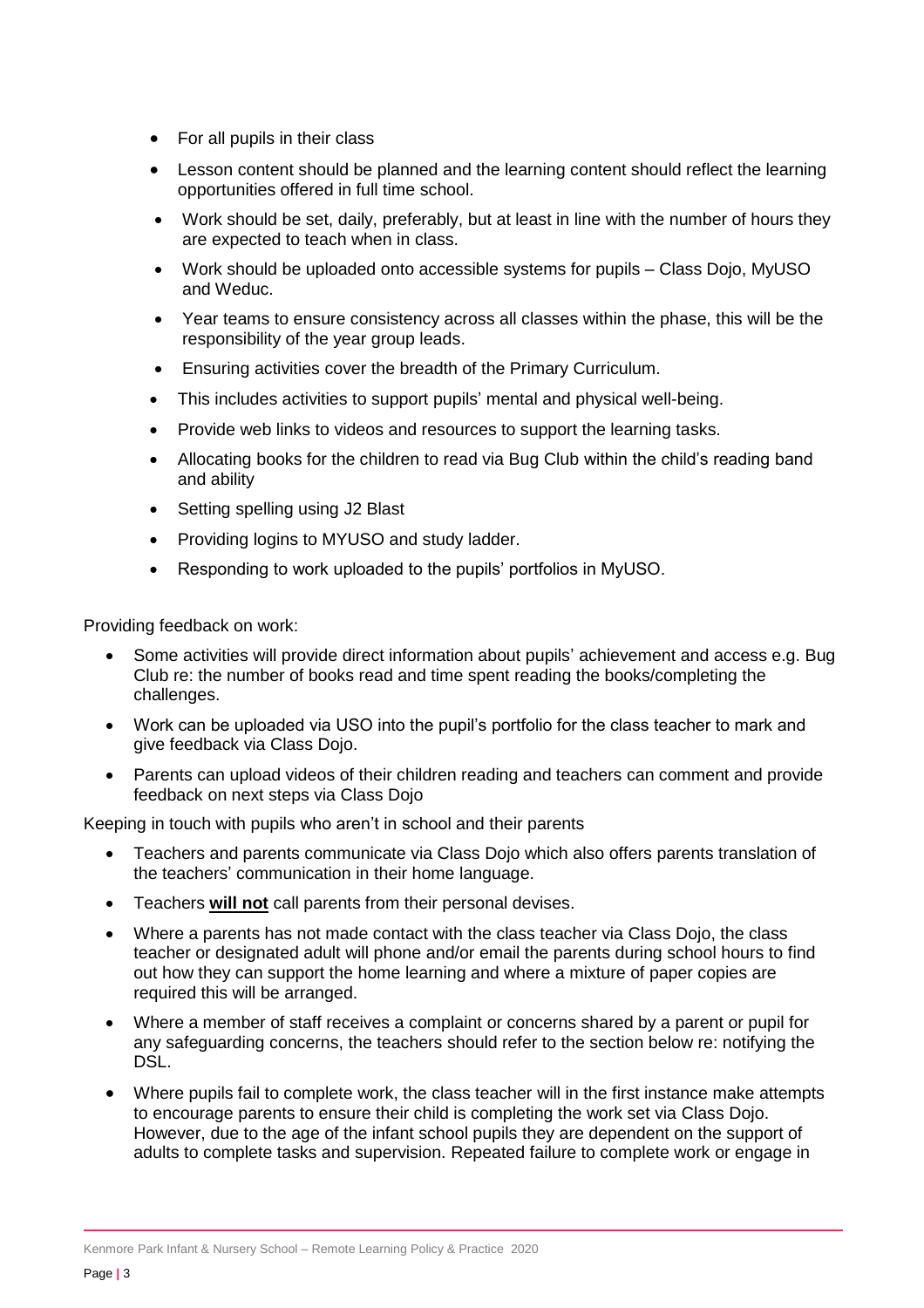remote learning/home learning can be escalated to the DSLs who will contact parents, offering first, advice and support. Each situation will be reviewed and responded to based on the personal circumstances of the families concerned. Where deemed the most appropriate action the DSL will contact children services and/or make a CAF referral.

- Attending virtual meetings with staff
	- Staff are welcome to discuss school issues with parents, this is done via phone conversations using the school phone and not personal devises.
- Staff are expected to join in virtual year group meetings as requested by the year team leader. SLT meetings have been held via Zoom and shared work task carried out using Teams.

#### **2.2 Teaching assistants**

When assisting with remote learning, teaching assistants must be available between their contracted working hours which can vary.

If they're unable to work for any reason during this time, for example due to sickness or caring for a dependent, they should report this using the normal absence procedure and provide appropriate evidence depending upon the circumstances.

When assisting with remote learning, teaching assistants are responsible for:

- $\blacktriangleright$ Supporting pupils who aren't in school with learning remotely
	- Pupils from within the class they support
	- SEN learners they support on a 1 to 1 or as part of a focused group
	- Pupils supported on interventions
	- Support with differentiated tasks
	- Contact and support should be offered through Class Dojo.
	- Support staff may also make contact by phone with the parents of SEN learners to offer further support and advice.

Attending virtual meetings

 Where applicable Teaching assistants will be available during their contracted hours to attend virtual meetings/CPD, take phone calls and respond to official emails/texts with teachers, line managers require to support their work.

#### **2.3 Subject leads**

Alongside their teaching responsibilities, subject leads are responsible for:

- Providing support across the school as they would in normal circumstances, this could involve specialist advice, selecting and distributing resources and keeping colleagues abreast of developments and best practice in their field
- They may from time to time review the curriculum content and priorities key knowledge and skills to support remote learning.
- They will sign post/ alert colleagues to resources to support and complement their remote learning and also to support pupil mental health and well-being.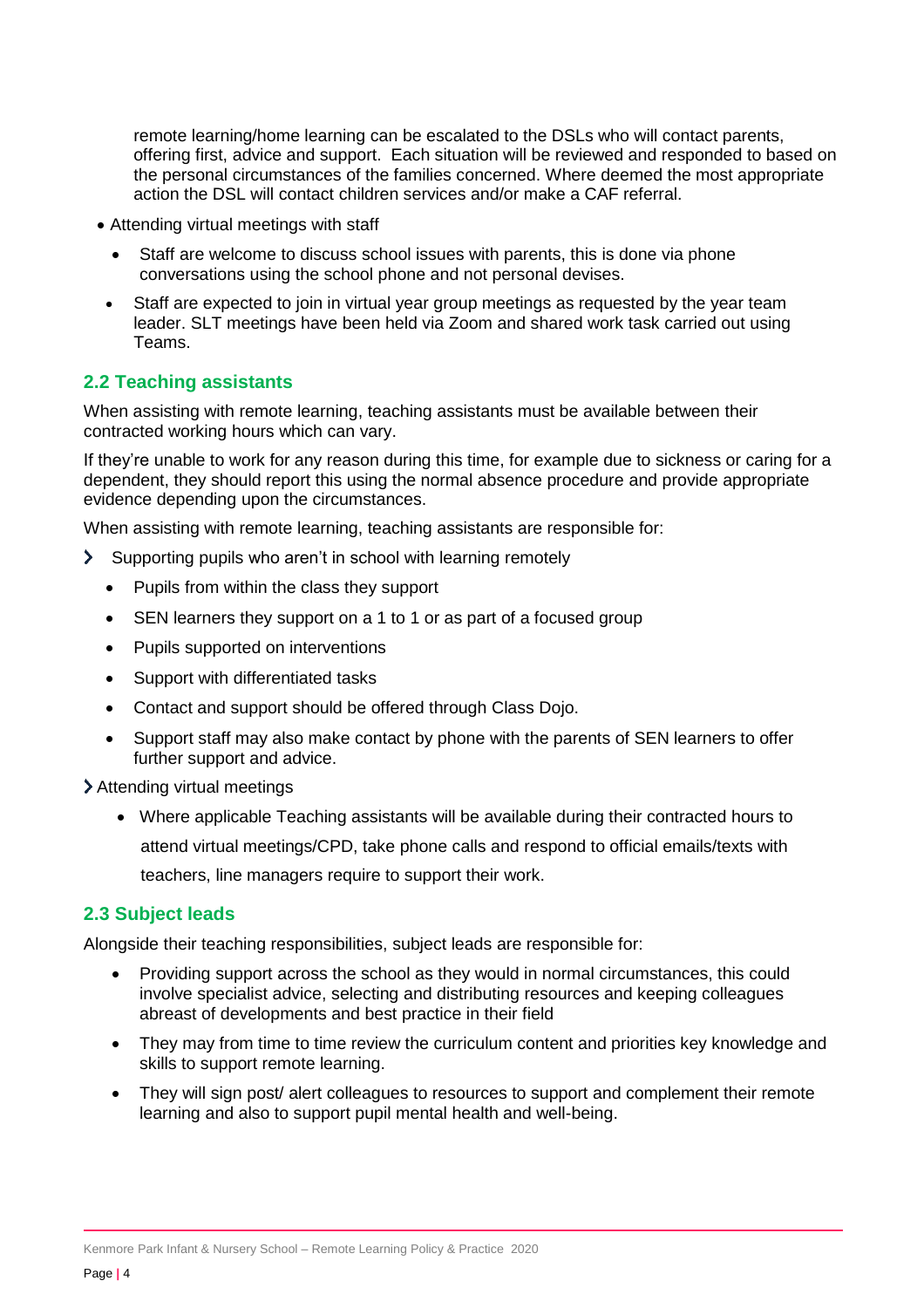• From time to time subject leaders may request samples of work produced and shared by learners in order to monitor the quality of the learning, work and effectiveness of the curriculum coverage.

#### **2.4 Senior leaders**

Alongside any teaching responsibilities, senior leaders are responsible for:

- Co-ordinating with the support of the schools computing curriculum lead the remote learning approach across the school
- Monitoring the effectiveness of remote learning through regular meetings with teachers and subject leaders, reviewing work set in addition to requesting feedback from pupils and parents
- Monitoring the security of remote learning systems, including data protection and safeguarding considerations

#### **2.5 Designated safeguarding lead**

The DSLs are responsible for all areas of safeguarding, including the additional responsibility of ascertain the best way of ensuring the current Safeguarding Policy can be implemented in periods of remote learning. DSLs are available out of hours in cases of emergency.

#### **2.6 IT staff**

Our technical support Wibird are responsible for supporting the school with:

- Fixing issues with systems used to set and collect work
- Helping staff with any technical issues they're experiencing
- Reviewing the security of remote learning systems and flagging any data protection breaches to the data protection officer

#### **2.7 Pupils and parents**

Staff can expect pupils learning remotely to:

- Be contactable during the school day although consider they may not always be in front of a device the entire time
- Complete work to the deadline set by teachers
- Seek help if they need it, from teachers or teaching assistants
- Alert teachers via their parent where they are not able to complete work

Staff can expect parents with children learning remotely to:

- Make the school aware if their child is sick or otherwise can't complete work
- Seek help from the school if they need it staff should look to point parent towards any resources to support if they're struggling
- Be respectful when communicating or raising concerns with staff

#### **2.8 Governing board**

The governing board is responsible for: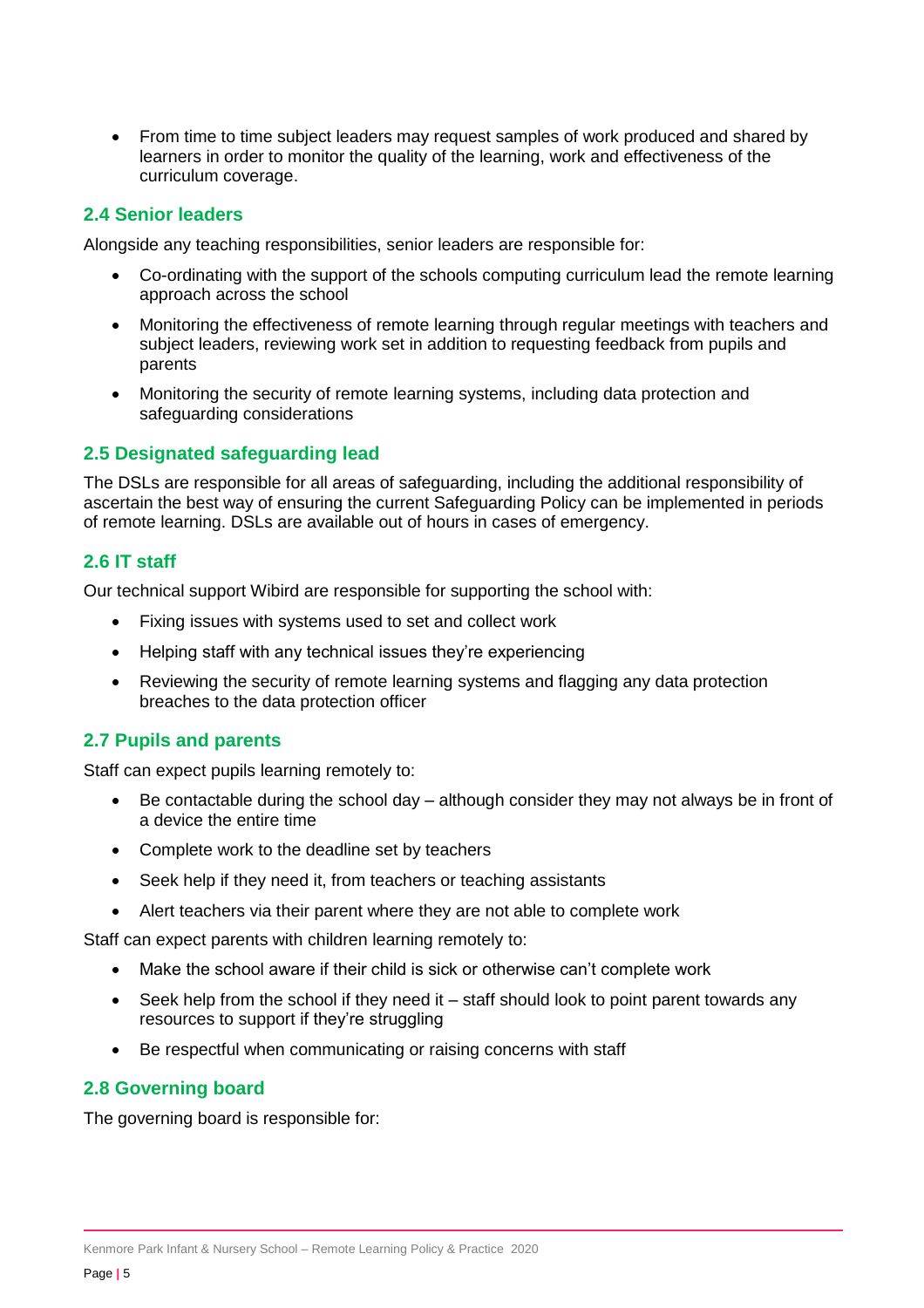- Monitoring the school's approach to providing remote learning to ensure education remains as high quality as possible
- Ensuring that staff are certain that remote learning systems are appropriately secure, for both data protection and safeguarding reasons.

## <span id="page-5-0"></span>**3. Who to contact**

If staff have any questions or concerns about remote learning, they should contact the following individuals:

- Issues in setting work talk to the relevant subject lead
- $\bullet$  Issues with behaviour talk to the relevant head of phase or year
- $\bullet$  Issues with IT talk to IT staff from Wibird or the persons within school responsible for IT
- Issues with their own workload or wellbeing talk to their line manager
- Concerns about data protection talk to the data protection officer
- Concerns about safeguarding talk to the DSL

#### <span id="page-5-1"></span>**4. Data protection**

#### **4.1 Accessing personal data**

When accessing personal data for remote learning purposes, all staff members will:

- access the official school data, such as on a secure cloud service or a server in the school IT network
- Personal data relating to families will be made available and all staff are required to manage this data in line with the school's GDPR policies.
- Staff should ensure personal devices used to remote teach, e.g. their home computer does not breach data protection laws or school's GDPR protocols. Staff must seek advice if they are unsure.

#### **4.2 Processing personal data**

Staff members may need to collect and/or share personal data such as personal emails, addresses, and telephone numbers as part of the remote learning system. As long as this processing is necessary for the school's official functions, individuals won't need to give permission for this to happen.

However, staff are reminded to collect and/or share as little personal data as possible online.

#### **4.3 Keeping devices secure**

All staff members will take appropriate steps to ensure their devices remain secure. This includes, but is not limited to:

- Keeping the device password-protected strong passwords are at least 8 characters, with a combination of upper and lower-case letters, numbers and special characters (e.g. asterisk or currency symbol)
- Ensuring the hard drive is encrypted this means if the device is lost or stolen, no one can access the files stored on the hard drive by attaching it to a new device
- Making sure the device locks if left inactive for a period of time